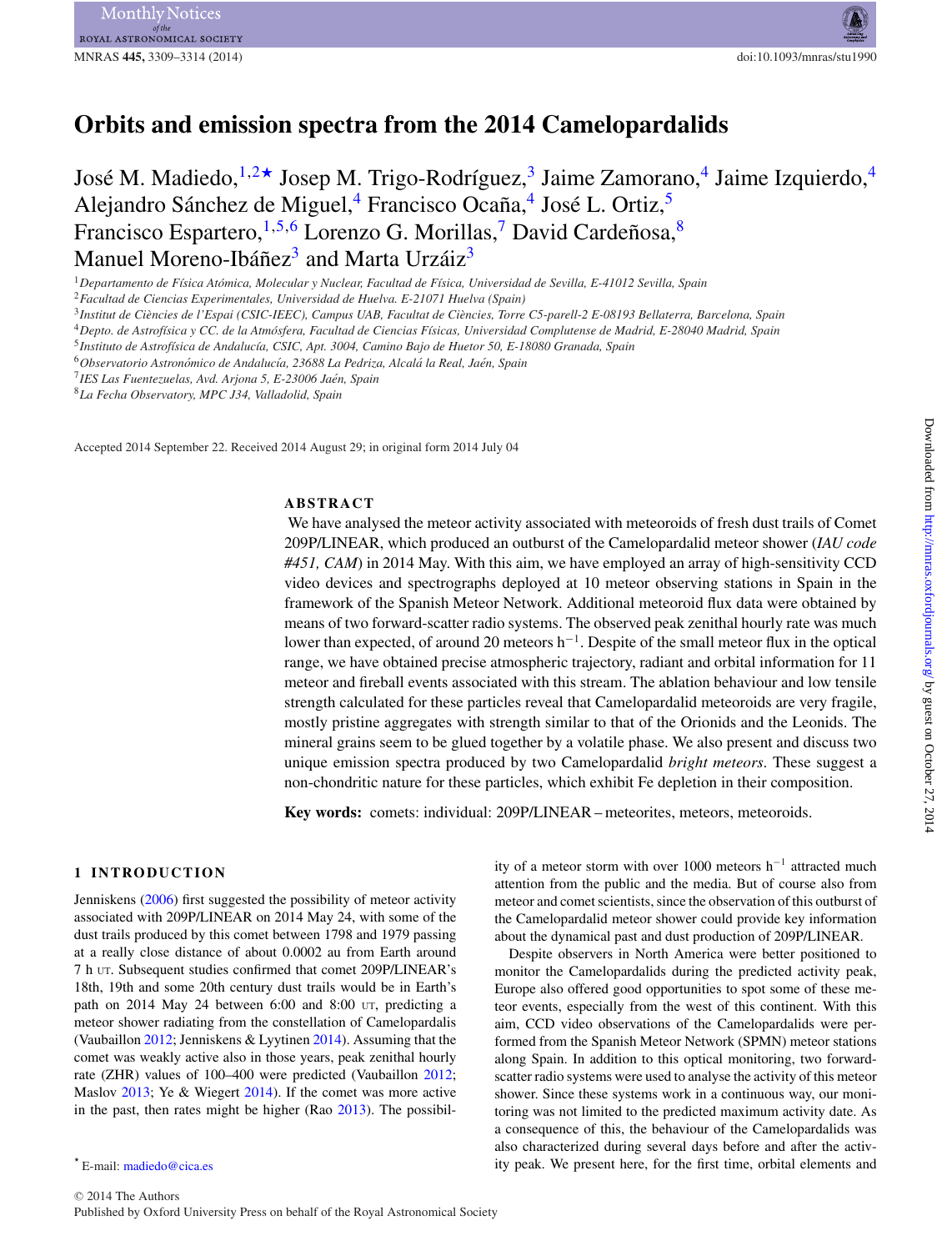| Station #      | Station name          | Longitude             | Latitude $(N)$       | Alt. $(m)$ |  |
|----------------|-----------------------|-----------------------|----------------------|------------|--|
| $\overline{1}$ | Sevilla               | $5^{\circ}$ 58' 50' W | $37^{\circ}$ 20' 46' | 28         |  |
| 2              | La Hita               | $3^{\circ}$ 11' 00' W | 39° 34' 06'          | 674        |  |
| 3              | Huelva                | $6^{\circ} 56' 11' W$ | $37^{\circ}$ 15' 10' | 25         |  |
| $\overline{4}$ | Sierra Nevada         | $3^{\circ}$ 23' 05' W | 37° 03′ 51′          | 2896       |  |
| .5             | El Arenosillo         | $6^{\circ}$ 43' 58' W | $37^{\circ}$ 06' 16' | 40         |  |
| 6              | Villaverde del Ducado | 2º 29' 29' W          | $41^{\circ}$ 00' 04' | 1100       |  |
| 7              | Madrid-UCM            | $3^{\circ}$ 43' 34' W | $40^{\circ}$ 27' 03' | 640        |  |
| 8              | La Pedriza            | $3^{\circ}$ 57' 12' W | $37^{\circ}$ 24' 53' | 1030       |  |
| 9              | Folgueroles           | $2^{\circ}$ 19' 33' E | $41^{\circ} 56' 31'$ | 580        |  |
| 10             | Montseny              | $2^{\circ}$ 32' 01' E | $41^{\circ}$ 43' 47' | 194        |  |

<span id="page-1-0"></span>**Table 1.** Geographical coordinates of the meteor observing stations involved in this research.

emission spectra of optical meteors associated with these dust trails and demonstrating the pristine nature of 209P/LINEAR forming materials.

#### **2 INSTRUMENTATION AND METHODS**

In order to measure meteoroid trajectories and pre-atmospheric orbits by triangulation, low-light video cameras (models 902H and 902H Ultimate from Watec Co., Japan) operating at sites listed in Table [1](#page-1-0) were employed. A detailed description of these systems has been published elsewhere (Madiedo & Trigo-Rodríguez [2008;](#page-5-6) Madiedo et al. [2010\)](#page-5-7). For data reduction, we have employed the AMALTHEA software (Madiedo, Trigo-Rodríguez & Lyytinen [2011;](#page-5-8) Madiedo et al. [2013b\)](#page-5-9), which was developed by the first author and follows the methods described in Ceplecha [\(1987\)](#page-5-10).

Meteor emission spectra were obtained by attaching holographic diffraction gratings (500 or 1000 lines/mm, depending on the device) to the objective lens of some of the above-mentioned CCD video cameras. With these videospectrographs we can record the emission spectrum of meteors brighter than magnitude  $-3/-4$ (Madiedo et al. [2013a;](#page-5-11) Madiedo [2014\)](#page-5-12).

In order to measure rates, two forward-scatter radio systems operating at a frequency of 143.05 MHz were used. These were located at Jaén (south of Spain) and Valladolid (northwest of Spain). The first of these systems employed an 8 dBi six-element yagi antenna and a Yaesu FT817 ND radio receiver. At Valladolid, the observations were carried out with an RTLSDR R820T radio receiver connected to a 2 dBi discone-type antenna. Both forward-scatter systems received the reflections from the GRAVES radar, located in Dijon (France).

#### **3 RESULTS**

As shown in Fig. [1,](#page-1-1) the forward-scatter systems revealed that the peak activity of the Camelopardalids took place on May 24 between 6:00 and 8:00 UTC, as predicted (Jenniskens [2006;](#page-5-0) Vaubaillon [2012;](#page-5-1) Maslov [2013;](#page-5-3) Jenniskens & Lyytinen [2014;](#page-5-2) Ye & Wiegert [2014\)](#page-5-4). At this peak, the Canadian Meteor Orbit Radar (CMOR) detected a meteoroid flux comparable with the 2011 October Draconid outburst (Brown, personal communication). In spite of this, the shower in the optical range was disappointing, with a peak ZHR according to the International Meteor Organization of about 20 meteors h<sup>-1</sup> [\(www.imo.net\)](http://www.imo.net). Thus, Brown [\(2014\)](#page-5-13) found that shower radar echoes recorded by CMOR were confined to faint meteors (equivalent visual magnitude 6–7), consistent with the debris trails populated mainly by particles of milligram mass and smaller. The low activity observed in the optical range could be a

<span id="page-1-1"></span>

Figure 1. Activity level obtained by the forward-scatter systems operating at the frequency of 143.05 MHz from Valladolid (northwest of Spain) and Jaén (south of Spain).

consequence of the low dust-production activity found for Comet 209P, and might support the idea that this object is currently transitioning to a dormant comet (Ye & Wiegert [2014\)](#page-5-4). Our analysis of the particles' tensile strength, which is presented in the following sections, reveals another possible cause for the low flux of meteors observed in the optical range that will be proposed below. In total, we imaged 15 double-station Camelopardalids from May 22 to 28. However, just 11 of these provided good-quality atmospheric trajectories and orbits, as explained below. These 11 meteors are listed in Table [2,](#page-2-0) where their SPMN codes are also indicated for identification. The brightest of these were events SPMN240514C (abs. mag.  $-5.0 \pm 0.5$ ) and SPMN260514A (abs. mag.  $-8.0 \pm 0.5$ ). The latter was recorded 2 d after the peak activity date. The light curve of these two Camelopardalids are shown in Fig. [2.](#page-2-1) As can be noticed, the light curve of meteor SPMN240514C is rather smooth, but SPMN260514A exhibited three main flares during the second half of its atmospheric path. These took place at times  $t_1 = 1.82$  s,  $t_2 = 1.98$  s and  $t_3 = 2.34$  s. During these flares the meteor reached an absolute of  $-4.1 \pm 0.5$ ,  $-8.0 \pm 0.5$  and  $-1.9 \pm 0.5$ , respectively.

#### **3.1 Orbital elements**

We have employed the planes intersection method (Ceplecha [1987\)](#page-5-10) to obtain the atmospheric trajectory and radiant position of our double-station Camelopardalids. In our analysis, we have considered only those events for which the convergence angle is above  $20^\circ$ . This is the angle between the two planes delimited by the observing sites and the meteor path in the triangulation, and measures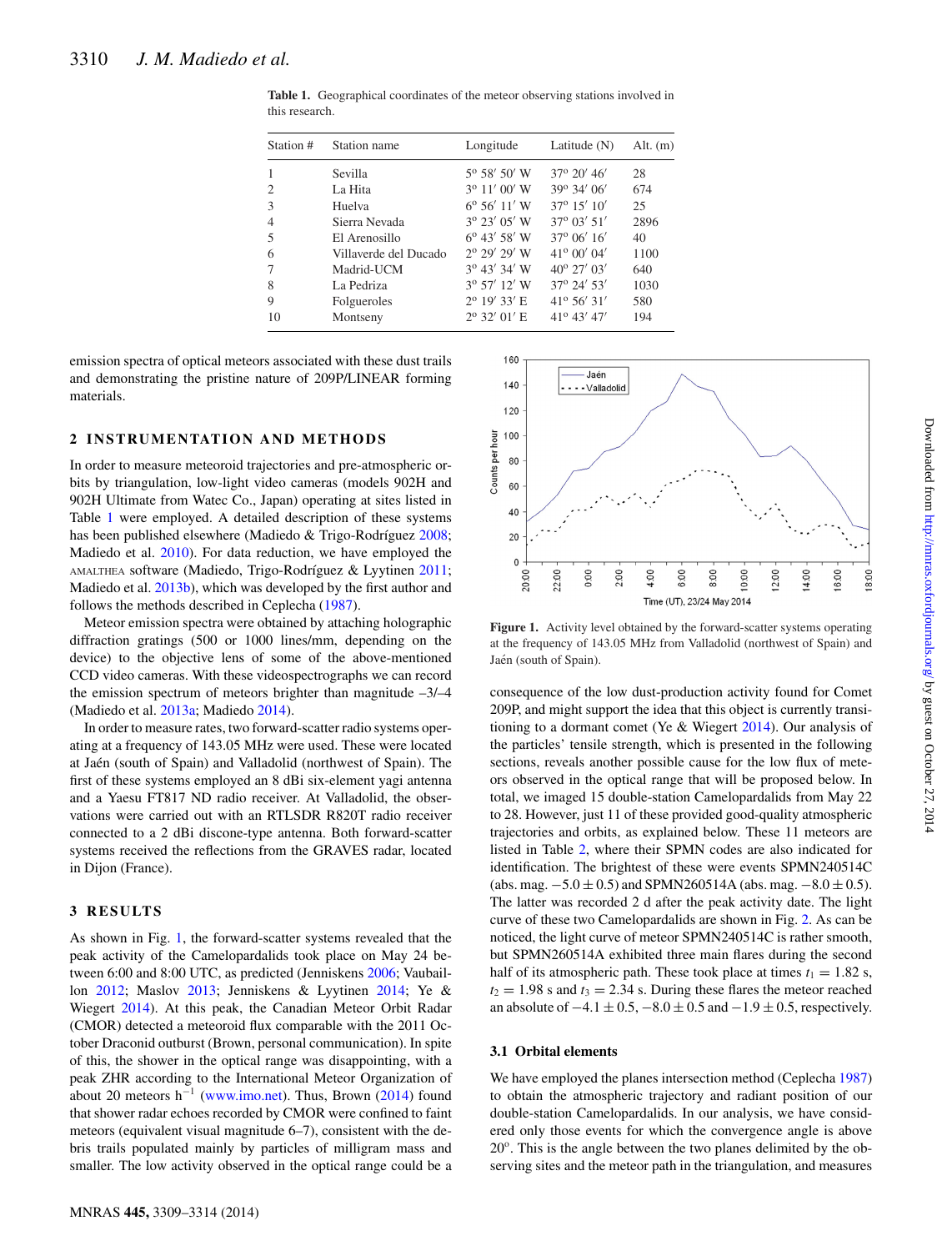<span id="page-2-0"></span>**Table 2.** Trajectory and radiant data (J2000).

| SPMN code | Date and time ( $UT$ ) $\pm 0.1$ s | $M \pm 0.5$ | $Hb$ (km) | $H_e$ (km) | $\alpha_{\mathfrak{g}}^{\mathrm{(0)}}$ | $\delta_{\rm g}$ ( <sup>o</sup> ) | $V_{\infty}$ (km s <sup>-1</sup> ) | $V_{\rm g}$ (km s <sup>-1</sup> ) | $V_{\rm h}$ (km s <sup>-1</sup> ) |
|-----------|------------------------------------|-------------|-----------|------------|----------------------------------------|-----------------------------------|------------------------------------|-----------------------------------|-----------------------------------|
| 220514A   | May 22, 01h38m44.4s                | $-1.0$      | 99.0      | 74.6       | $103.4 \pm 1.0$                        | $80.4 \pm 0.4$                    | $20.7 \pm 0.6$                     | $17.5 \pm 0.7$                    | $38.5 \pm 0.5$                    |
| 220514B   | May 22, 22h02m39.2s                | $-3.5$      | 95.2      | 79.0       | $102.9 \pm 3.0$                        | $82.7 \pm 0.2$                    | $20.4 \pm 0.7$                     | $17.1 \pm 0.8$                    | $37.9 \pm 0.6$                    |
| 230514A   | May 23, 22h50m53.4s                | 0.5         | 83.3      | 77.1       | $124.9 \pm 1.8$                        | $78.0 \pm 0.2$                    | $19.6 \pm 0.6$                     | $16.2 \pm 0.7$                    | $38.4 \pm 0.5$                    |
| 230514B   | May 23, 23h13m36.1s                | $-1.5$      | 93.1      | 76.2       | $125.2 \pm 1.4$                        | $77.4 \pm 0.3$                    | $19.3 \pm 0.4$                     | $15.8 \pm 0.5$                    | $38.2 \pm 0.3$                    |
| 240514A   | May 24, 01h53m25.8s                | 0.0         | 95.2      | 79.1       | $125.8 \pm 1.9$                        | $79.8 \pm 0.3$                    | $20.0 \pm 0.6$                     | $16.7 \pm 0.7$                    | $38.4 \pm 0.5$                    |
| 240514B   | May 24, 02h07m10.7s                | $-0.5$      | 91.8      | 77.2       | $118.6 \pm 0.8$                        | $78.6 \pm 0.3$                    | $19.9 \pm 0.5$                     | $16.5 \pm 0.6$                    | $38.4 \pm 0.4$                    |
| 240514C   | May 24, 02h28m49.2s                | $-5.0$      | 93.4      | 73.4       | $118.4 \pm 0.8$                        | $73.5 \pm 0.9$                    | $19.3 \pm 0.7$                     | $15.8 \pm 0.8$                    | $38.6 \pm 0.6$                    |
| 240514D   | May 24, 03h51m23.3s                | 1.5         | 92.7      | 75.2       | $121.1 \pm 0.4$                        | $80.2 \pm 0.4$                    | $20.1 \pm 0.5$                     | $16.7 \pm 0.6$                    | $38.2 \pm 0.4$                    |
| 240514E   | May24, 04h23m33.1s                 | $-0.5$      | 94.9      | 78.4       | $119.0 \pm 0.5$                        | $80.7 \pm 0.3$                    | $20.9 \pm 0.3$                     | $17.0 \pm 0.4$                    | $38.3 \pm 0.3$                    |
| 260514A   | May 26, 21h47m58.0s                | $-8.0$      | 95.8      | 64.7       | $139.2 \pm 1.2$                        | $75.2 \pm 0.4$                    | $18.9 \pm 0.3$                     | $15.4 \pm 0.4$                    | $38.3 \pm 0.3$                    |
| 280514A   | May 28, 00h06m48.7s                | $-4.0$      | 97.3      | 74.1       | $100.6 \pm 1.9$                        | $83.3 + 0.5$                      | $22.7 \pm 0.7$                     | $19.8 \pm 0.8$                    | $38.9 \pm 0.5$                    |

<span id="page-2-1"></span>

**Figure 2.** Light curve of the SPMN240514C (a) and SPMN260514A (b) Camelopardalid fireballs.

**Table 3.** Orbital elements (J2000).

<span id="page-2-2"></span>

the quality of the determination of the atmospheric trajectory (Ceplecha [1987\)](#page-5-10). For the 11 multistation meteors satisfying this condition, Table [2](#page-2-0) summarizes the calculated values of the beginning and terminal heights  $(H_b \text{ and } H_e \text{, respectively})$ , the pre-atmospheric, geocentric and heliocentric velocities ( $V_{\infty}$ ,  $V_{g}$  and  $V_{h}$ , respectively), the equatorial coordinates (J2000.0) of the geocentric radiant ( $\alpha_g$ and  $\delta_{\varphi}$ ), and the absolute peak magnitude (*M*). The standard method described in Ceplecha [\(1987\)](#page-5-10) provided the heliocentric orbit of the progenitor meteoroids (Table [3\)](#page-2-2). The calculated position of the geocentric radiant for each meteor is shown in Fig. [3.](#page-2-3)

<span id="page-2-3"></span>

**Figure 3.** Geocentric radiant position for the Camelopardalid meteors discussed in this work. The full circles correspond to meteors observed during the shower main activity on May 23–24, and the open squares to meteors from the background component recorded outside that period. The open diamond shows the averaged radiant position during the main activity period.

| Code    | $a$ (au)        | $\epsilon$        | i(°)             | $\Omega$ ( <sup>o</sup> ) | $\omega$ ( <sup>o</sup> ) | $q$ (au)            |
|---------|-----------------|-------------------|------------------|---------------------------|---------------------------|---------------------|
| 220514A | $3.32 \pm 0.44$ | $0.712 \pm 0.038$ | $22.97 \pm 0.80$ | $60.712581 + 10^{-5}$     | $150.15 \pm 0.48$         | $0.9563 + 0.0001$   |
| 220514B | $2.80 \pm 0.40$ | $0.657 \pm 0.049$ | $23.47 \pm 0.88$ | $61.52998 \pm 10^{-5}$    | $150.10 \pm 0.82$         | $0.9589 \pm 0.0006$ |
| 230514A | $3.21 \pm 0.47$ | $0.698 \pm 0.044$ | $20.92 \pm 0.74$ | $62.52292 + 10^{-5}$      | $153.34 \pm 0.60$         | $0.9683 + 0.0003$   |
| 230514B | $3.08 \pm 0.29$ | $0.686 \pm 0.029$ | $20.37 + 0.51$   | $62.53796 + 10^{-5}$      | $153.36 + 0.44$           | $0.9688 + 0.0005$   |
| 240514A | $3.22 \pm 0.47$ | $0.699 \pm 0.043$ | $21.99 \pm 0.75$ | $62.52316 + 10^{-5}$      | $153.41 \pm 0.60$         | $0.9685 + 0.0004$   |
| 240514B | $3.17 \pm 0.33$ | $0.696 \pm 0.032$ | $21.44 \pm 0.69$ | $62.65404 + 10^{-5}$      | $151.82 \pm 0.36$         | $0.9633 \pm 0.0002$ |
| 240514C | $3.44 \pm 0.58$ | $0.720 \pm 0.048$ | $19.06 \pm 0.99$ | $62.66791 + 10^{-5}$      | $151.68 \pm 0.40$         | $0.9618 + 0.0008$   |
| 240514D | $3.10 \pm 0.29$ | $0.688 \pm 0.030$ | $22.19 \pm 0.72$ | $62.72375 + 10^{-5}$      | $152.31 \pm 0.22$         | $0.9653 + 0.0005$   |
| 240514E | $3.13 \pm 0.17$ | $0.691 \pm 0.017$ | $22.58 + 0.43$   | $62.74463 + 10^{-5}$      | $151.94 \pm 0.15$         | $0.9639 + 0.0006$   |
| 260514A | $3.14 + 0.25$   | $0.689 \pm 0.024$ | $19.54 \pm 0.38$ | $65.36232 + 10^{-5}$      | $155.67 \pm 0.45$         | $0.9764 + 0.0009$   |
| 280514A | $3.84 \pm 0.72$ | $0.753 \pm 0.046$ | $26.93 \pm 0.89$ | $6641621 + 10^{-5}$       | $148.08 \pm 0.60$         | $0.9474 + 0.0003$   |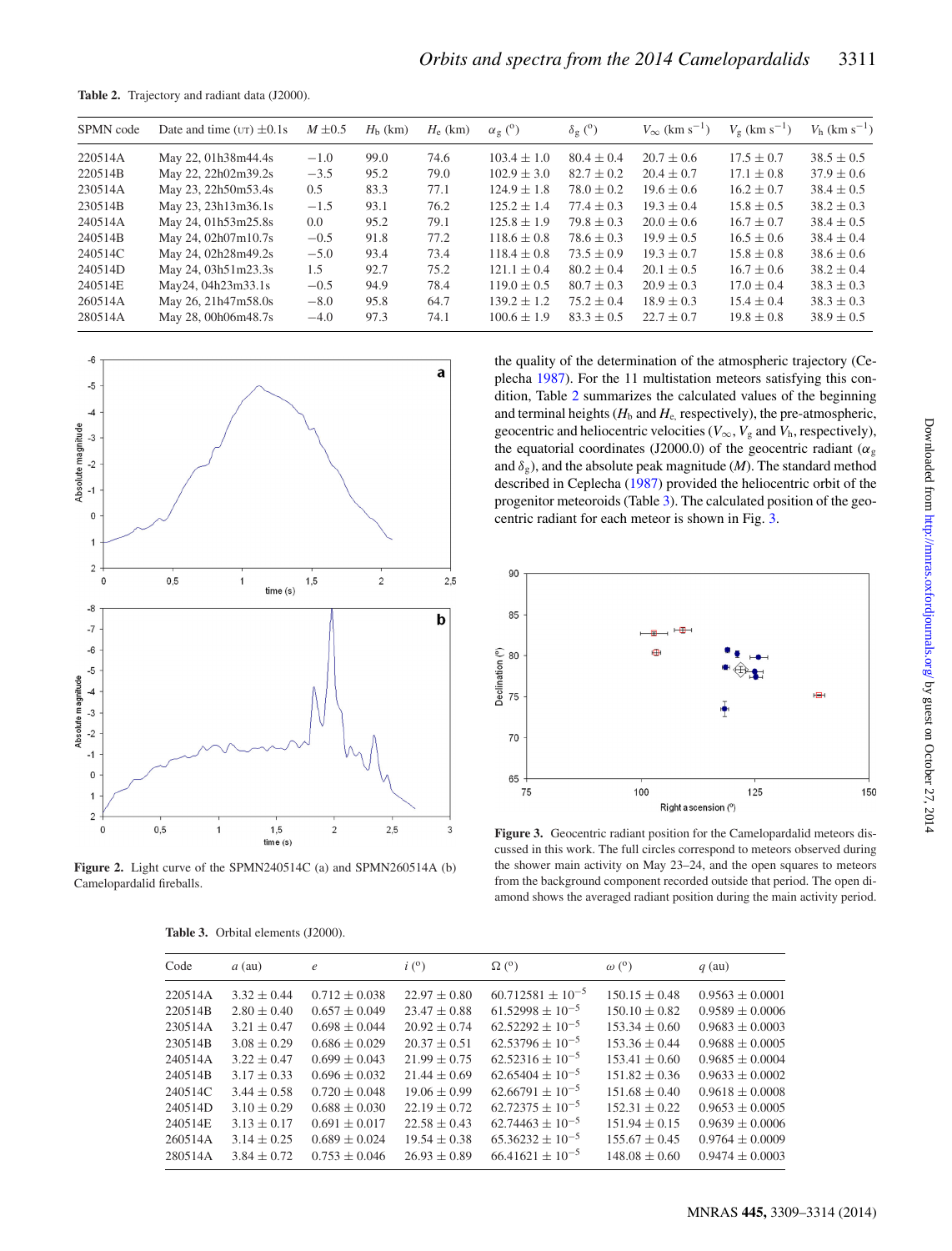#### **3.2 Tensile strength**

Most of these meteors exhibited a quasi-continuous ablation behaviour, with very smooth light curves, but other events were observed to exhibit at least one flare along their atmospheric path. This is the case for the double-station meteors SPMN240514C, SPMN260514A and SPMN280514A. These flares have been employed to estimate the tensile strength of these meteoroids by following the usual procedure (Trigo-Rodríguez  $&$  Llorca [2006\)](#page-5-14). Thus, this parameter has been estimated as the aerodynamic pressure *P* at the disruption point:

$$
P = \rho_{\text{atm}} \cdot v^2,\tag{1}
$$

where  $v$  and  $\rho_{\text{atm}}$  are the velocity of the meteoroid and the atmospheric density at the height where this fracture takes place, respectively. We have calculated this density by using the US Standard Atmosphere model (US Standard Atmosphere [1976\)](#page-5-15). According to this, the strength of these meteoroids yields  $(2.9 \pm 0.4) \times 10^4$ dyn cm<sup>-2</sup> (for SPMN240514C),  $(9.0 \pm 0.4) \times 10^4$  dyn cm<sup>-2</sup> (for SPMN260514A) and  $(8.3 \pm 1.2) \times 10^3$  dyn cm<sup>-2</sup> (for SPMN280514A), with an average value of  $(4.2 \pm 0.3) \times 10^4$  dyn cm−2.

#### **3.3 Emission spectra**

The emission spectra associated with events SPMN220514B and SPMN260514A were recorded from the meteor stations at La Pedriza and Sevilla, respectively. However, since the first of these signals was very dim, it has provided very limited information. Thus, this signal only shows the emission corresponding to the Na doublet at 588.9 nm and the Mg triplet at 516.7 nm. Fortunately, the spectrum produced by event SPMN260514A showed more contributions. The calibration in wavelength of these spectra and the identification of the main contributions have been performed with the CHIMET software (Madiedo et al. [2013b\)](#page-5-9). The processed spectrum of the SPMN260514A event, once corrected by taking into account the spectral sensitivity of the recording device, is shown in Fig. [4\(](#page-3-0)a). In this plot, multiplet numbers are given according to Moore [\(1945\)](#page-5-16). The most significant contributions correspond to the Mg I-2 triplet at 516.7 nm and the Na I-1 doublet at 588.9 nm, but also to the combined emissions from Fe I-4 (385.6 nm) and Mg I-3 (383.8 nm), which appear blended. The contributions from multiplets Fe I-23 (358.1 nm), Fe I-5 (373.7 nm), Ca I-2 (422.6 nm), Fe I-41 (441.5 nm) and Fe I-15 (532.8 nm) were also identified. The calibrated spectrum of event SPMN220514B is plotted in Fig. [4\(](#page-3-0)b), where the emissions from Mg I-2 (516.7 nm) and Na I-1 (588.9 nm) are shown.

#### **4 DISCUSSION**

Meteors recorded during the night from May 23 to 24 were most likely produced by the fresh dust trails ejected from 209P between 1798 and 1979, while those imaged outside that period would correspond to the activity background of the Camelopardalid shower resulting from older dust trails produced by this comet. Fig. [3](#page-2-3) clearly shows that the dispersion in the geocentric radiant is higher for meteors belonging to the background component. The averaged coordinates of the geocentric radiant obtained from the analysis of the seven Camelopardalids imaged during the main activity period yield  $\alpha_{\rm g} = 121.9 \pm 1.1$ ,  $\delta_{\rm g} = 78.3 \pm 0.4$ , which fits fairly well the predicted value (Ye & Wiegert [2014\)](#page-5-4) and the position inferred from radar observations (Brown [2014\)](#page-5-13) ( $\alpha_{\rm g} = 122^{\circ} \pm 1^{\circ}$ ,  $\delta_{\rm g} = 79^{\circ} \pm 1^{\circ}$ 

<span id="page-3-0"></span>

**Figure 4.** Calibrated emission spectrum of the SPMN260514A (a) and SPMN220514B (b) Camelopardalid fireballs, where the main contributions have been identified.

and ,  $\alpha_{g} = 124^{\circ}$ ,  $\delta_{g} = 80^{\circ}$ , respectively). Our result is also in good agreement with the geocentric radiant obtained by Jenniskens [\(2014\)](#page-5-17) ( $\alpha_g = 119.9 \pm 5^\circ 3$ ,  $\delta_g = 78.2 \pm 0^\circ 9$ ). The averaged geocentric velocity calculated for these meteors was  $V<sub>g</sub> = 16.4 \pm 0.6$  km s<sup>-1</sup>. This value is also in good agreement with the geocentric velocity of 15.86 km s−<sup>1</sup> predicted in Jenniskens [\(2006\)](#page-5-0) and the 16.2 km s<sup>-1</sup> geocentric velocity predicted by Lyytinen (personal communication). The geocentric velocity observed by Jenniskens [\(2014\)](#page-5-17) is  $14.9 \pm 0.7$  km s<sup>-1</sup>, which also fits fairly well our result. When the calculated orbital elements listed in Table [3](#page-2-2) are compared to the orbit (J2000) of Comet 209P ( $a = 2.93$  au,  $e = 0.691$ ,  $i = 19.30$ ,  $ω = 150°17$ ,  $Ω = 65.81713°$ ,  $q = 0.9056$  au), the value of the Southworth and Hawkins  $D_{SH}$  dissimilarity function (Southworth & Hawkins [1963\)](#page-5-18) remains  $\leq 0.15$ . This function measures the similarity of the orbit of the meteoroid and that of its parent body, with 0.15 being the usual cut-off value adopted to claim a positive association (Lindblad [1971a,](#page-5-19)[b\)](#page-5-20). A review about this topic can be found, e.g., in Williams [\(2011\)](#page-5-21). The orbit of the comet was taken from the Jet Propulsion Laboratory orbit database [\(http://neo.jpl.nasa.gov/\)](http://neo.jpl.nasa.gov/).

The average tensile strength inferred for the Camelopardalids  $((4.2 \pm 0.3) \times 10^4$  dyn cm<sup>-2</sup>) is similar to the strength found for the Leonids ((6.0  $\pm$  3.0)×10<sup>4</sup> dyn cm<sup>-2</sup>) and the Orionids  $[(6.0 \pm 3.0) \times 10^4 \text{ dyn cm}^{-2}$ ; Trigo-Rodríguez & Llorca [2006,](#page-5-14) [2007\]](#page-5-22). These values support that 209P/LINEAR meteoroids are very fragile and might be preferentially disrupted in the interplanetary medium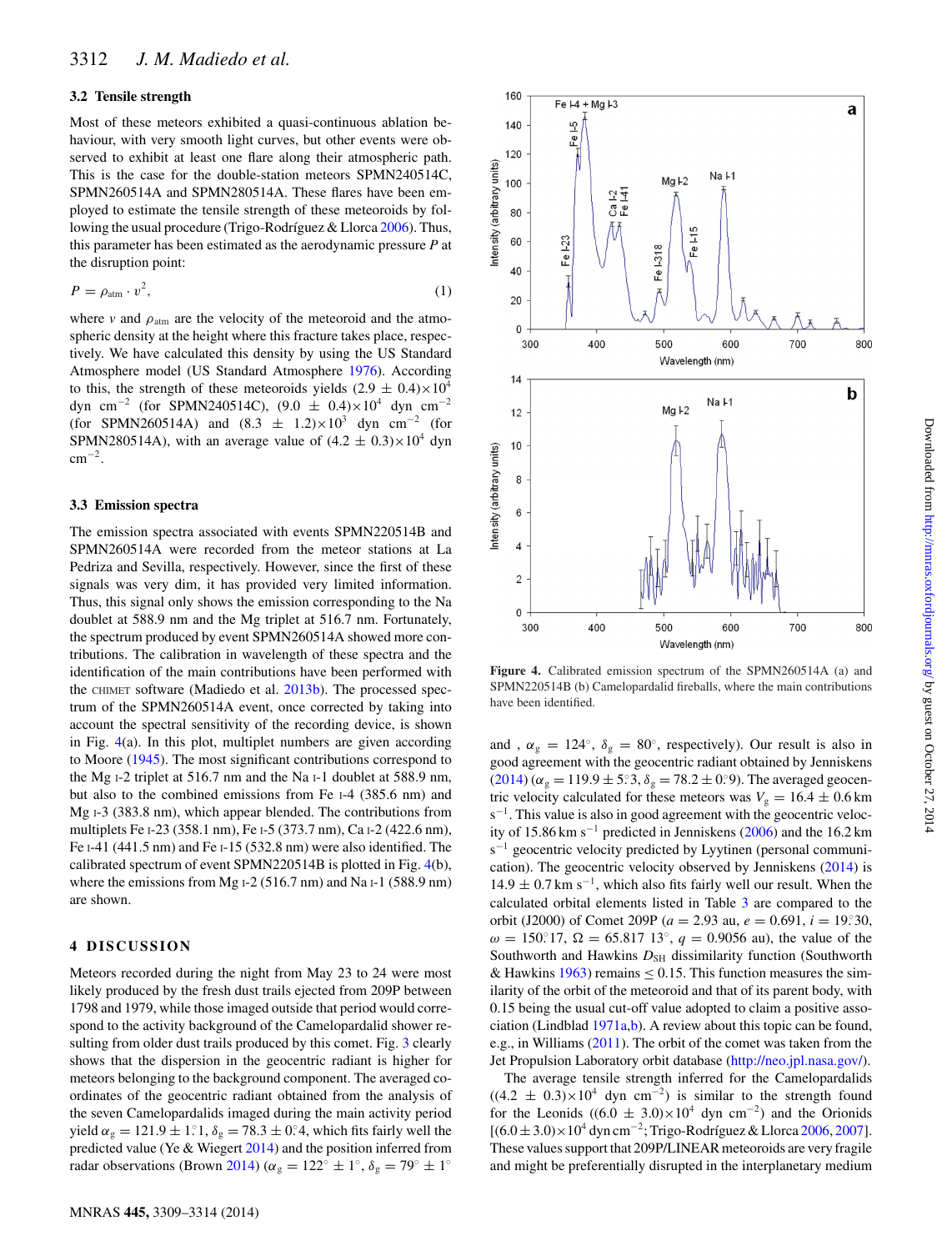in very short timescales compared with other meteoroid streams. A similar process was invoked to explain the decrease in the meteoroid flux in the optical range observed in 2011 October Draconids outburst (Trigo-Rodríguez et al. [2013\)](#page-5-23). In any case, it seems that the decay of 209P/LINEAR meteoroids is quicker, perhaps by possible differences in the volume per cent of material forming the matrix that glues the mineral grains and conform these cometary meteoroids.

The Na/Mg and Fe/Mg intensity ratios have been obtained from the measured relative intensities of the emission lines produced by Na I-1, Mg I-2 and Fe I-15. These ratios yield  $Na/Mg = 1.03$  and  $Fe/Mg = 0.50$ . We have plotted these relative intensities in the ternary diagram shown in Fig. [5.](#page-4-0) This plot shows that the point describing this spectrum corresponds to a non-chondritic particle, since this point deviates significantly from the expected relative intensity for chondritic meteoroids for a meteor velocity of about 18 km s<sup> $-1$ </sup> (Borovička et al. [2005\)](#page-5-24). Thus, the position of this experimental point in the diagram indicates that the meteoroid was depleted in Fe with respect to the chondritic value. We have recently discovered a similar bulk mineralogy in our recent paper on α-Capricornid meteoroids, associated with comet 169P/NEAT (Madiedo et al. [2014\)](#page-5-25). Cometary particles are expected to be poor in metal grains, and pristine comets are expected to have a significant amount of organics and fine-grained Mg-rich silicates (Wooden et al. [2007\)](#page-5-26). Then 209P aggregates may preferentially fragment in comet comae or during short stays in the interplanetary medium when they are released. We envision that the organic materials that might serve as the glue that binds aggregates of mineral subgrains desorb as previously envisioned (Jessberger et al. [2001;](#page-5-27) Wooden et al. [2007\)](#page-5-26). This is also supported by looking at the quasicontinuous ablation behaviour observed in the videos of the meteors recorded by our CCD cameras (Fig. [6\)](#page-4-1). With respect to the spectrum of event SPMN220514B, we could only obtain the Na/Mg intensity ratio since the signal was not bright enough to show the contributions from Fe or any other elements. The value of this intensity ratio

<span id="page-4-0"></span>

**Figure 5.** Asterisk: expected relative intensity of the Na I-1, Mg I-2 and Fe I-15 multiplets for chondritic meteoroids with a meteor velocity of 18 km  $s^{-1}$  (Borovička et al. [2005\)](#page-5-24). Cross: experimental result obtained for the SPMN260514A fireball. The area enclosed by the circle corresponds to the uncertainty (error bar) of this experimental value.

<span id="page-4-1"></span>

**Figure 6.** Sum pixel intensity image of the SPMN240514B event. This exemplifies the quasi-continuous ablation behaviour observed for Camelopardalid meteors (movie online).

yields 1.07, which agrees with the Na/Mg intensity ratio obtained for the SPMN260514A spectrum.

It is interesting to note that complementary studies of this comet could give clues on the nature of 209P ejecta. We predict that the volatile component could be significantly depleted in volatiles or in fine-grained materials that, exposed to the interplanetary medium, are promoting an efficient disruption in the mineral grains that are forming pristine comets (Brownlee [2001;](#page-5-28) Brownlee [2006\)](#page-5-29).

#### **5 CONCLUSIONS**

We report accurate orbital and spectral information of meteoroids associated with a rare Earth encounter with 209P/LINEAR dust trails. Our CCD video cameras recorded Camelopardalid meteors from May 22 to 28. The peak activity was much lower than expected, with a ZHR of around 20 meteors h<sup>-1</sup>. Bright meteors were scarce, but we identified several bolides up to –8 absolute magnitude. Forward-scatter data confirm that the maximum activity took place on 2014 May 24 between 6:00 and 8:00 UT, as predicted. These results are independently confirmed by the CMOR.

During the main activity period, the averaged geocentric radiant was located at  $\alpha_g = 121.9 \pm 1.1$ ,  $\delta_g = 78.3 \pm 0.4$ , and the averaged geocentric velocity was  $V_g = 16.4 \pm 0.6$  km s<sup>-1</sup>. These values are based on the analysis of seven double-station meteors imaged during the above mentioned time span and fitted fairly well the predictions for these magnitudes.

The tensile strength of these meteoroids has been estimated and is consistent with fluffy aggregates of cometary origin, such as the Orionids and the Leonids. To reconcile the importance of the meteoroid flux detected by forward-scatter and radar techniques with the absence of optical meteors, we propose that the 209P/LINEAR meteoroids were preferentially fragmented during the short timescales in the interplanetary medium. On the other hand, it is also possible that the comet dust production was much lower than expected.

The analysis of the spectral data obtained for the Camelopardalids suggests that these meteoroids are non-chondritic. These particles exhibit a low abundance of Fe with respect to the chondritic value suggesting that the rock-forming materials in 209P/LINEAR are pristine.